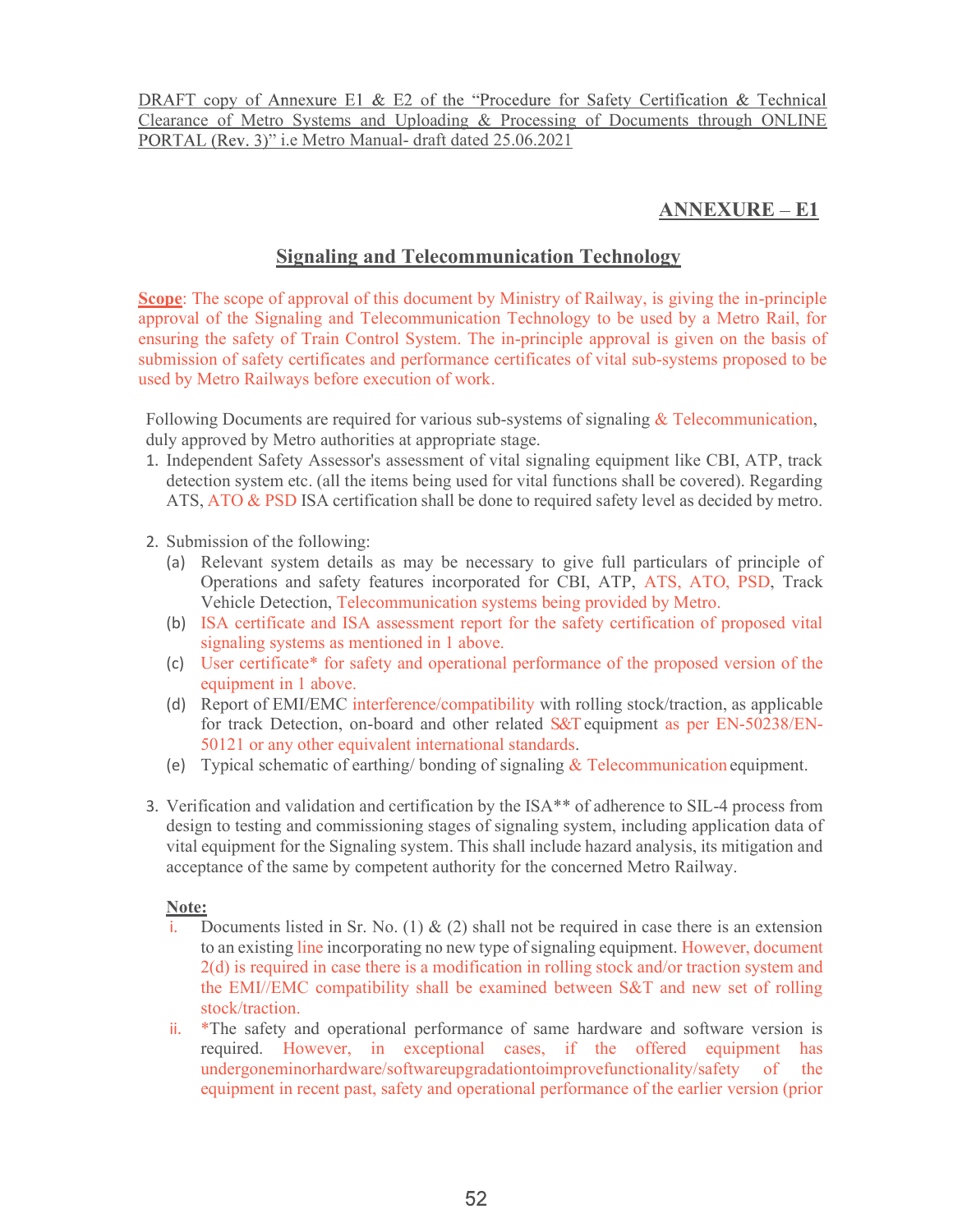| iii.           |                         | to minor modifications) can be considered (in line with Railway Board's policy for Cross<br>acceptance for new/improved technology product for Railway Signaling).<br>** "Independent Safety Assessors (ISAs): Metro Rail authorities shall select an ISA from |             |
|----------------|-------------------------|----------------------------------------------------------------------------------------------------------------------------------------------------------------------------------------------------------------------------------------------------------------|-------------|
|                |                         |                                                                                                                                                                                                                                                                |             |
|                |                         |                                                                                                                                                                                                                                                                |             |
|                |                         |                                                                                                                                                                                                                                                                |             |
|                |                         |                                                                                                                                                                                                                                                                |             |
|                |                         |                                                                                                                                                                                                                                                                |             |
|                |                         |                                                                                                                                                                                                                                                                |             |
|                |                         |                                                                                                                                                                                                                                                                |             |
|                |                         |                                                                                                                                                                                                                                                                |             |
|                |                         | the approved panel issued by RDSO/Railway Board for their Metro systems.                                                                                                                                                                                       |             |
|                |                         |                                                                                                                                                                                                                                                                |             |
|                |                         | 4. Detail list of Sub Documents of annexure E1 as per On-Line Portal:                                                                                                                                                                                          |             |
|                |                         |                                                                                                                                                                                                                                                                |             |
| S.No.          | Doc. No.                | <b>Description</b>                                                                                                                                                                                                                                             | <b>Type</b> |
|                | E 1.1                   | Brief description of proposed Signalling system                                                                                                                                                                                                                | PDF         |
| $\overline{2}$ | E 1.2                   | ISA safety certificate & report of CBI and performance                                                                                                                                                                                                         | PDF         |
|                |                         |                                                                                                                                                                                                                                                                |             |
|                |                         | certificate from user                                                                                                                                                                                                                                          |             |
| $\overline{3}$ | E 1.3                   | ISA safety certificate & report of ATP and performance                                                                                                                                                                                                         | PDF         |
|                |                         | certificate from user                                                                                                                                                                                                                                          |             |
| $\overline{4}$ | E 1.4                   | ISA safety certificate & report of Track detection system                                                                                                                                                                                                      | PDF         |
|                |                         | performance certificate from user                                                                                                                                                                                                                              |             |
| 5              | E 1.5                   | ISA safety certificate & report of ATS, ATO & PSD (if                                                                                                                                                                                                          | PDF         |
|                |                         | provided) performance certificate from user                                                                                                                                                                                                                    |             |
| 6              | E 1.6                   | System details of Interlocking: Type of CBI and other details                                                                                                                                                                                                  | PDF         |
| 7              | E 1.7                   | System details of ATP                                                                                                                                                                                                                                          | PDF         |
| 8              | E 1.8                   | System/sub-system details of Track vehicle detection                                                                                                                                                                                                           | PDF         |
|                |                         |                                                                                                                                                                                                                                                                |             |
| 9              | E 1.9                   | System/sub-system details of Train control system                                                                                                                                                                                                              | PDF         |
| 10             | E 1.10                  | System/sub-system details of ATS & ATO (if provided)                                                                                                                                                                                                           | PDF         |
| 11             | $E$ 1.11                | System/sub-system details of PSD System (If provided)                                                                                                                                                                                                          | PDF         |
| 12             | E 1.12                  | System/sub-system details of Point machine                                                                                                                                                                                                                     | PDF         |
| 13             | E 1.13                  | System/sub-system details of Tele-Communication                                                                                                                                                                                                                | PDF         |
|                |                         | systems/sub-systems                                                                                                                                                                                                                                            |             |
| 14             | E 1.14                  | Report of EMI/EMC interface with rolling stock/traction                                                                                                                                                                                                        | PDF         |
| 15             | E 1.15                  | Typical schematic of earthing/bonding of signaling equipment                                                                                                                                                                                                   | PDF         |
|                |                         |                                                                                                                                                                                                                                                                |             |
| 16             | E 1.16                  | Report of Verification, validation and certification by the ISA                                                                                                                                                                                                | PDF         |
|                |                         | of complete Signaling system (at appropriate stage)                                                                                                                                                                                                            |             |
| 17             | E 1.17                  | Interference report (both out of band and in band interferences)                                                                                                                                                                                               | PDF         |
|                |                         | to prove non-susceptibility of frequency band used for CBTC                                                                                                                                                                                                    |             |
|                |                         | application (at appropriate stage)                                                                                                                                                                                                                             |             |
| 18             | E 1.18                  | Hazard Analysis report (at appropriate stage)                                                                                                                                                                                                                  | PDF         |
| 19             | E 1.19                  | Other reports, if any (at appropriate stage)                                                                                                                                                                                                                   | PDF         |
|                |                         | Note for Attachment E1.20 to E1.33:                                                                                                                                                                                                                            |             |
|                |                         | These are optional documents (as a complete set) and need to be submitted ONLY in case Metro                                                                                                                                                                   |             |
|                |                         | is planning to run train without ATP (limited Signaling) during initial stage operations as per                                                                                                                                                                |             |
|                | Metro Rules as follows: |                                                                                                                                                                                                                                                                |             |
|                |                         | 1) Rule 29(3) of Opening of Metro Railways for Public Carriage of Passengers Rules, 2013                                                                                                                                                                       |             |
| and            |                         |                                                                                                                                                                                                                                                                |             |
|                |                         |                                                                                                                                                                                                                                                                |             |
|                |                         | 2) Rule 87 of Metro Railway General Rules, 2013                                                                                                                                                                                                                |             |
|                | $\to$ 1.20              | Brief description of proposed Signaling system                                                                                                                                                                                                                 | PDF         |
| $\overline{2}$ | E 1.21                  | ISA safety certificate & report of CBI and performance                                                                                                                                                                                                         | PDF         |
|                |                         | certificate from user                                                                                                                                                                                                                                          |             |
| $\mathfrak{Z}$ | E 1.22                  | ISA safety certificate & report of Track detection system and                                                                                                                                                                                                  | PDF         |
|                |                         | performance certificate from user                                                                                                                                                                                                                              |             |
| $\overline{4}$ | E 1.23                  | System/sub-system details of Signaling                                                                                                                                                                                                                         | PDF         |
|                | E 1.24                  | System/sub-system details of CBI                                                                                                                                                                                                                               | PDF         |
| 5              |                         |                                                                                                                                                                                                                                                                |             |

|                |                         | of complete Signaling system (at appropriate stage)                                             |            |
|----------------|-------------------------|-------------------------------------------------------------------------------------------------|------------|
| 17             | E 1.17                  | Interference report (both out of band and in band interferences)                                | <b>PDF</b> |
|                |                         | to prove non-susceptibility of frequency band used for CBTC                                     |            |
|                |                         | application (at appropriate stage)                                                              |            |
| 18             | E 1.18                  | Hazard Analysis report (at appropriate stage)                                                   | PDF        |
| 19             | E 1.19                  | Other reports, if any (at appropriate stage)                                                    | <b>PDF</b> |
|                |                         | Note for Attachment E1.20 to E1.33:                                                             |            |
|                |                         | These are optional documents (as a complete set) and need to be submitted ONLY in case Metro    |            |
|                |                         | is planning to run train without ATP (limited Signaling) during initial stage operations as per |            |
|                | Metro Rules as follows: |                                                                                                 |            |
|                |                         | 1) Rule 29(3) of Opening of Metro Railways for Public Carriage of Passengers Rules, 2013        |            |
| and            |                         |                                                                                                 |            |
|                |                         | 2) Rule 87 of Metro Railway General Rules, 2013                                                 |            |
|                | E 1.20                  | Brief description of proposed Signaling system                                                  | PDF        |
| $\overline{2}$ | E 1.21                  | ISA safety certificate $\&$ report of CBI and performance                                       | PDF        |
|                |                         | certificate from user                                                                           |            |
| $\overline{3}$ | E 1.22                  | ISA safety certificate & report of Track detection system and                                   | PDF        |
|                |                         | performance certificate from user                                                               |            |
| 4              | E 1.23                  | System/sub-system details of Signaling                                                          | PDF        |
| 5              | E 1.24                  | System/sub-system details of CBI                                                                | PDF        |
|                |                         |                                                                                                 |            |
|                |                         |                                                                                                 |            |
|                |                         |                                                                                                 |            |
|                |                         |                                                                                                 |            |
|                |                         | $ \sim$                                                                                         |            |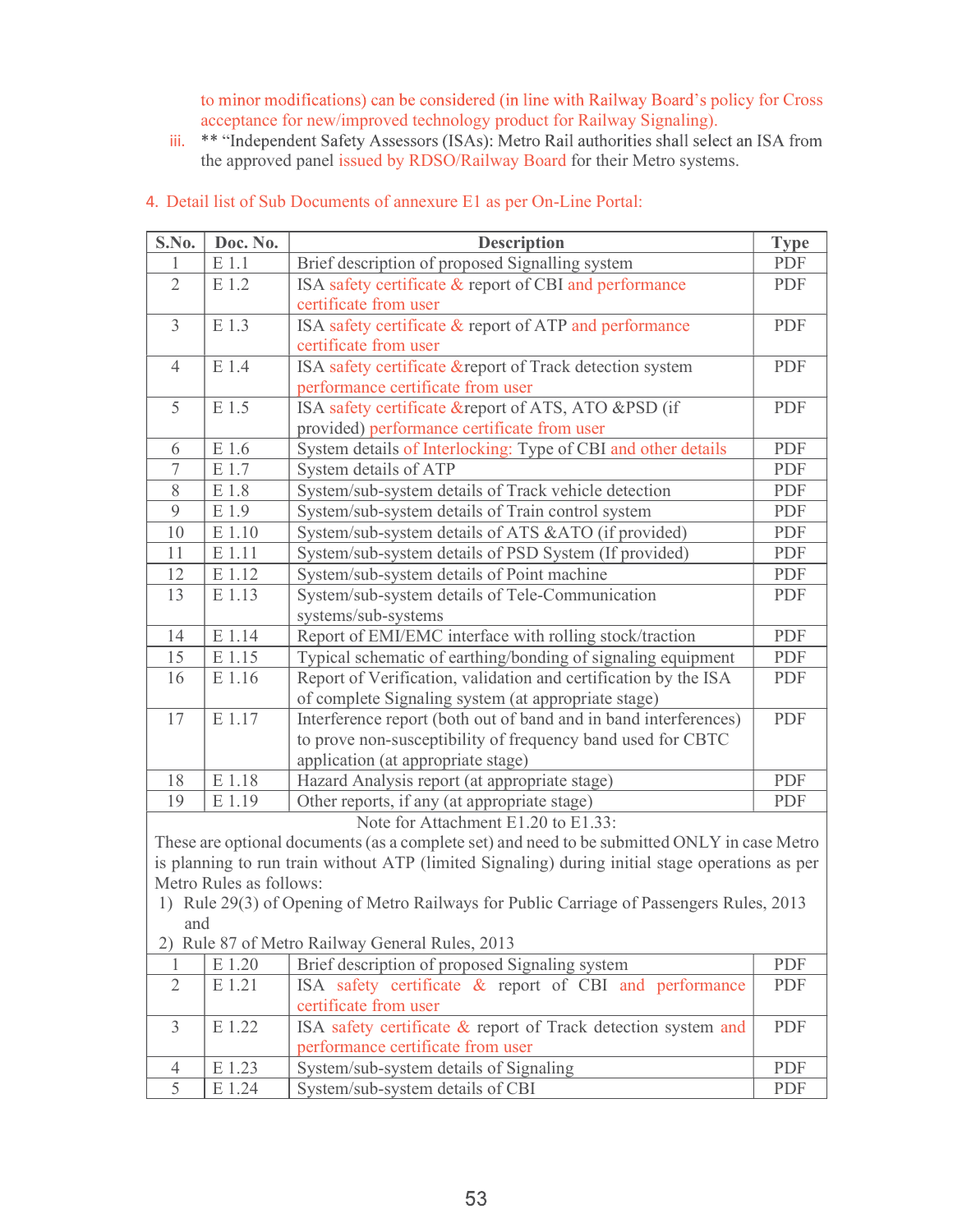| $\sigma$ | E 1.25 | System/sub-system details of Train control system               | <b>PDF</b> |
|----------|--------|-----------------------------------------------------------------|------------|
|          | E 1.26 | System/sub-system details of Track vehicle detection            | <b>PDF</b> |
| 8        | E 1.27 | System/sub-system details of Point machine                      | <b>PDF</b> |
| 9        | E 1.28 | System/sub-system details of Tele-Communication                 | <b>PDF</b> |
|          |        | systems/sub-systems                                             |            |
| 10       | E 1.29 | Report of EMI/EMC interface with rolling stock/traction         | <b>PDF</b> |
| 11       | E 1.30 | Typical schematic of earthing/bonding of signaling equipment    | <b>PDF</b> |
| 12       | E 1.31 | Report of Verification, validation and certification by the ISA | <b>PDF</b> |
|          |        | of complete Signaling system (at appropriate stage)             |            |
| 13       | E 1.32 | Hazard Analysis report (at appropriate stage)                   | <b>PDF</b> |
| 14       | E 1.33 | Other reports, if any (at appropriate stage)                    | <b>PDF</b> |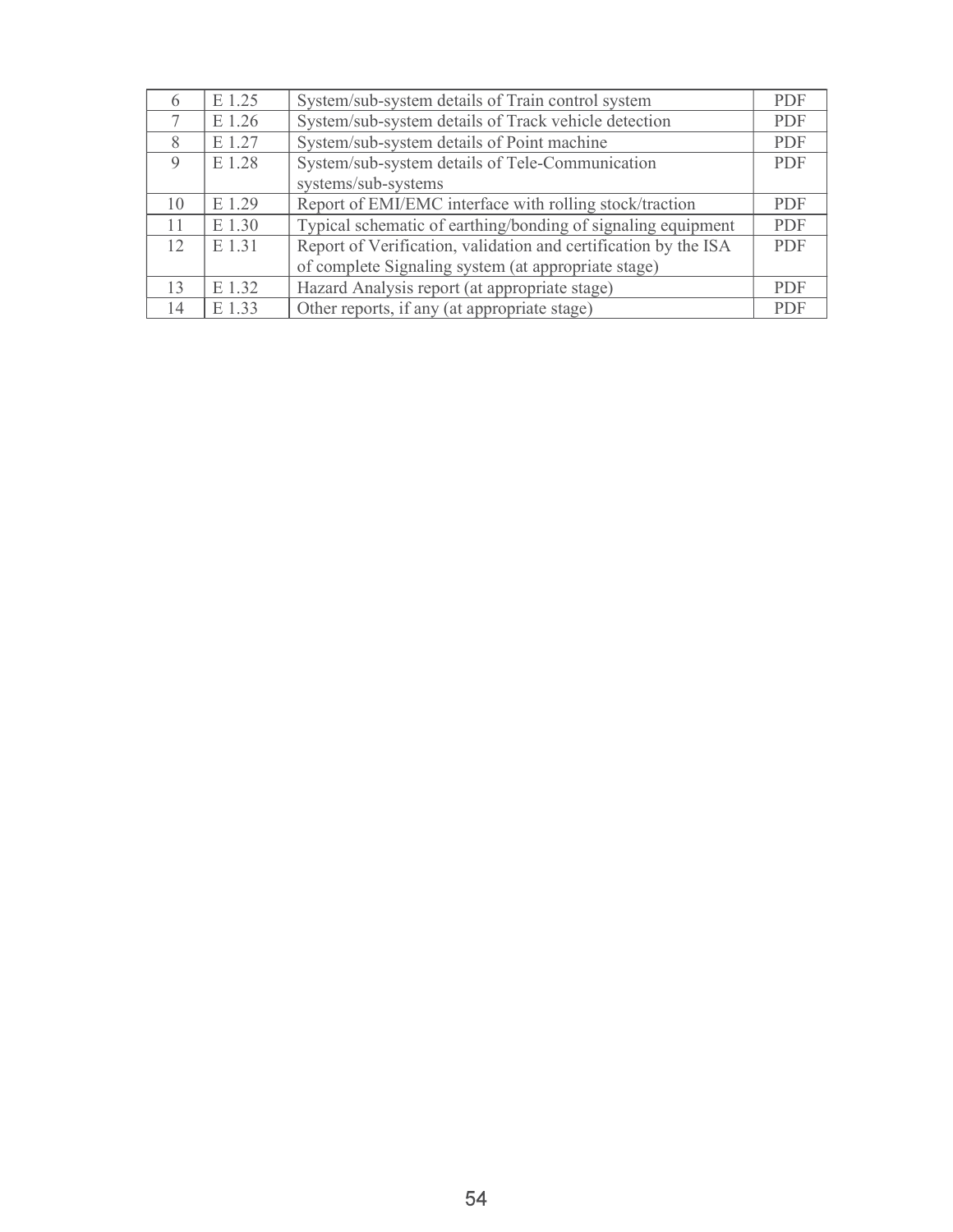# Telecommunications Systems

Annexure-E2<br>
Minimum Technological Requirements for Signalling &<br>
Telecommunications Systems<br>
nexure lists the summary of minimum requirement for Signalling and<br>
on technology. The related documents for these systems shall Scope: This annexure lists the summary of minimum requirement for Signalling and Telecommunication technology. The related documents for these systems shall be submitted as per details in Annexure E1. **1. It may be noted that the given criteria are based upon systems**<br> **1. It may be noted that the given criteria are based upon systems** shall be submitted as per<br> **1.** It may be noted that the given criteria are based up

|                                            |                                                     | <b>Annexure-E2</b>                                                                                                                                                                                                                                                                                                                                         |
|--------------------------------------------|-----------------------------------------------------|------------------------------------------------------------------------------------------------------------------------------------------------------------------------------------------------------------------------------------------------------------------------------------------------------------------------------------------------------------|
|                                            |                                                     | Minimum Technological Requirements for Signalling &<br><b>Telecommunications Systems</b>                                                                                                                                                                                                                                                                   |
|                                            | etails in Annexure E1.                              | cope: This annexure lists the summary of minimum requirement for Signalling and<br>elecommunication technology. The related documents for these systems shall be submitted as per                                                                                                                                                                          |
|                                            |                                                     | . It may be noted that the given criteria are based upon systems already adopted by the existing<br>Indian Metros. However, in case Metro Authorities are adopting a new technology, then the<br>same shall be advised and concurrence of RDSO should be obtained in-principle.                                                                            |
|                                            | <b>I. Signaling systems</b>                         |                                                                                                                                                                                                                                                                                                                                                            |
| SN                                         | <b>Description</b>                                  | <b>Minimum requirement</b>                                                                                                                                                                                                                                                                                                                                 |
| 1.                                         | Type of Signaling                                   | Cab Signaling, CATC (ATP, ATO, ATS).<br>ATP and ATS are essential, ATO is optional.                                                                                                                                                                                                                                                                        |
| 2.                                         | Back up Signaling                                   | Line side (CLS) at entry and exit at all interlocked stations.                                                                                                                                                                                                                                                                                             |
| 3.                                         | Interlocking                                        | EI with built-in block working facilities                                                                                                                                                                                                                                                                                                                  |
| 4.                                         | Train control system                                | CATC (ATP, ATS and optionally ATO)                                                                                                                                                                                                                                                                                                                         |
| 5.<br>Type of Train detection<br>system(s) |                                                     | Coded Audio Frequency Track Circuits (AFTC) or Axle<br>Counters                                                                                                                                                                                                                                                                                            |
| 6.                                         | Point machine                                       |                                                                                                                                                                                                                                                                                                                                                            |
|                                            | i) For Main Line                                    | i) Non-Trailable high thrust, high performance point machine                                                                                                                                                                                                                                                                                               |
|                                            | ii)For Depot                                        | ii) Trailable high thrust, high performance point machine                                                                                                                                                                                                                                                                                                  |
| 7.                                         | in<br>Redundancy<br>equipment for ATP (Cab<br>Sig.) | cab $ 1+1$ (hot standby)                                                                                                                                                                                                                                                                                                                                   |
|                                            | <b>II. Telecommunication systems</b>                |                                                                                                                                                                                                                                                                                                                                                            |
| <b>SN</b>                                  | <b>Description</b>                                  | Minimum requirement                                                                                                                                                                                                                                                                                                                                        |
| 1.                                         | Tele<br>communication                               | Integrated system with OFC, Train Radio, CCTV, Centralized<br>clocks, PA system, with the additional provision that Train Display<br>Boards at stations should also be integrated in the system.<br>Regarding Train Radio system, it should be fully digital and duplex<br>system, the standards may be chosen based on techno-economic<br>considerations. |
| 2.                                         | Positive Train<br>Identification                    | Provided with interface between ATS and Train Radio                                                                                                                                                                                                                                                                                                        |

| 6.        | Point machine                                  |                                                                     |                                                              |  |  |
|-----------|------------------------------------------------|---------------------------------------------------------------------|--------------------------------------------------------------|--|--|
|           | i) For Main Line                               |                                                                     | i) Non-Trailable high thrust, high performance point machine |  |  |
|           | ii)For Depot                                   |                                                                     | ii) Trailable high thrust, high performance point machine    |  |  |
| 7.        | in<br>Redundancy                               | cab $ 1+1$ (hot standby)                                            |                                                              |  |  |
|           | equipment for ATP (Cab<br>Sig.)                |                                                                     |                                                              |  |  |
|           | <b>II. Telecommunication systems</b>           |                                                                     |                                                              |  |  |
| <b>SN</b> | <b>Description</b>                             |                                                                     | Minimum requirement                                          |  |  |
| 1.        | Tele                                           | Integrated system with OFC, Train Radio, CCTV, Centralized          |                                                              |  |  |
|           | communication                                  | clocks, PA system, with the additional provision that Train Display |                                                              |  |  |
|           |                                                | Boards at stations should also be integrated in the system.         |                                                              |  |  |
|           |                                                | Regarding Train Radio system, it should be fully digital and duplex |                                                              |  |  |
|           |                                                |                                                                     | system, the standards may be chosen based on techno-economic |  |  |
|           |                                                | considerations.                                                     |                                                              |  |  |
| 2.        | Positive Train                                 | Provided with interface between ATS and Train Radio                 |                                                              |  |  |
|           | Identification                                 |                                                                     |                                                              |  |  |
|           | <b>III.</b> Platform Screen Door (PSD) System: |                                                                     |                                                              |  |  |
| <b>SN</b> |                                                | <b>Grade of Automation (GoA)*</b>                                   | <b>Minimum requirement of PSD</b>                            |  |  |
| 1.        |                                                | $GoA-1(Non automated train operation - NTO)$                        | Optional                                                     |  |  |
| 2.        |                                                | GoA-2 (Semi automated train operation – STO)                        | Optional                                                     |  |  |
| 3.        |                                                | GoA-3 (Driverless Train Operation - DTO)                            | Shall be provided                                            |  |  |

| <b>SN</b> | Grade of Automation $(GoA)^*$                             | <b>Minimum requirement of PSD</b> |
|-----------|-----------------------------------------------------------|-----------------------------------|
|           | GoA-1(Non automated train operation $-NTO$ )              | Optional                          |
|           | GoA-2 (Semi automated train operation $-$ STO)   Optional |                                   |
|           | GoA-3 (Driverless Train Operation - DTO)                  | Shall be provided                 |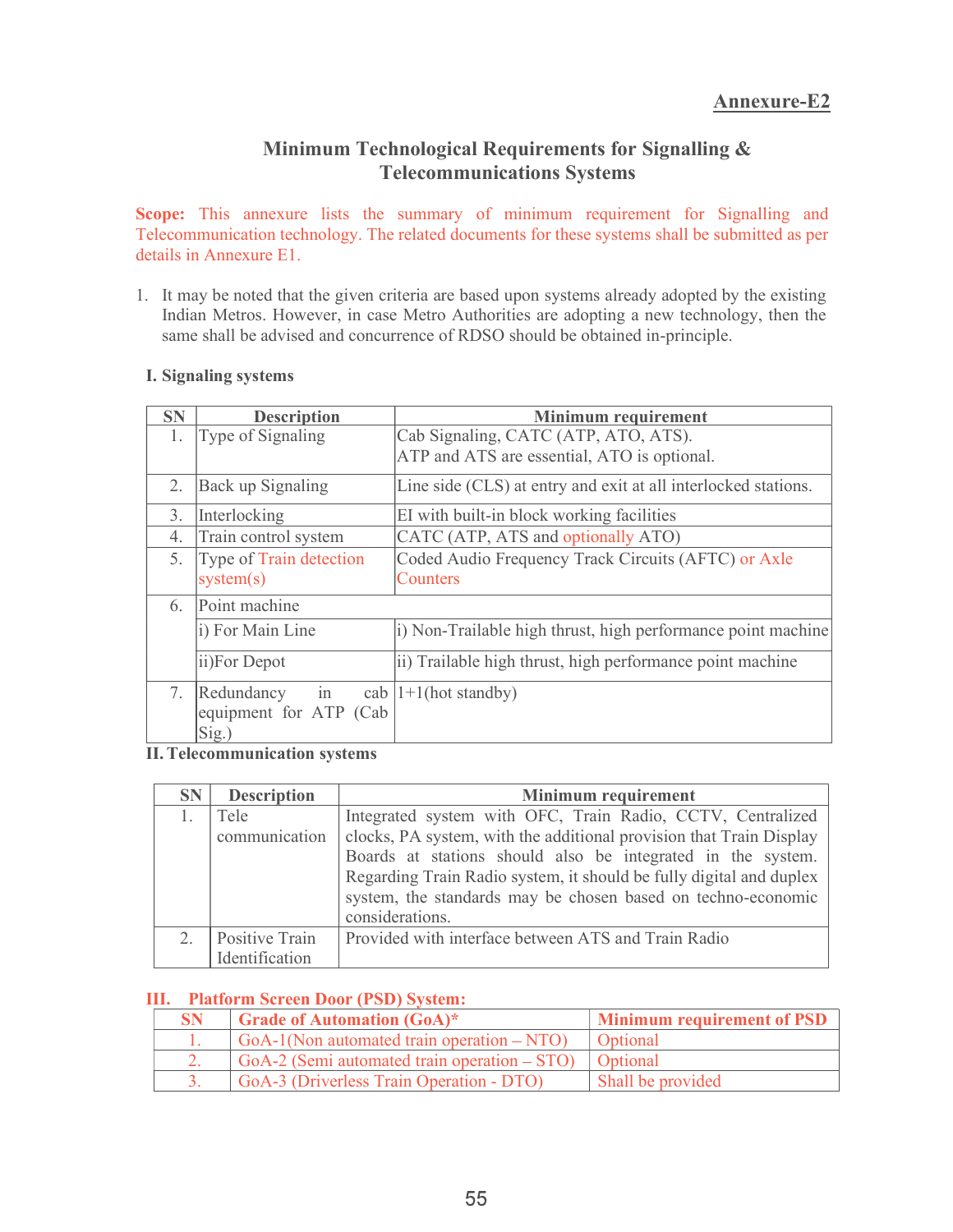| 4.    |         | Shall be provided<br>GoA-4 (Unattended Train Operation- UTO)               |             |
|-------|---------|----------------------------------------------------------------------------|-------------|
|       |         | *Grades of Automation are defined in IEC-62267                             |             |
|       |         |                                                                            |             |
|       |         | 2. Detail list of Sub Documents of annexure E2 as per On-Line Portal:      |             |
| S.No. | Doc.No. | <b>Description</b>                                                         | <b>Type</b> |
| 1.    | $E$ 2.1 | Summary as per attached proforma-1 (For complete signaling<br>system)      | PDF         |
| 2.    | E 2.2   | Summary as per attached proforma-2 (For limited signaling                  | PDF         |
|       |         | system) - optional)<br>These shall be submitted as per following proforma: |             |

| 4.    |                                      | GoA-4 (Unattended Train Operation- UTO)             | Shall be provided                                                                                                                                                                                                                             |                                                  |             |
|-------|--------------------------------------|-----------------------------------------------------|-----------------------------------------------------------------------------------------------------------------------------------------------------------------------------------------------------------------------------------------------|--------------------------------------------------|-------------|
|       |                                      | *Grades of Automation are defined in IEC-62267      |                                                                                                                                                                                                                                               |                                                  |             |
|       |                                      |                                                     | 2. Detail list of Sub Documents of annexure E2 as per On-Line Portal:                                                                                                                                                                         |                                                  |             |
| S.No. | Doc.No.                              | <b>Description</b>                                  |                                                                                                                                                                                                                                               |                                                  | <b>Type</b> |
| 1.    | E 2.1                                | system)                                             | Summary as per attached proforma-1 (For complete signaling                                                                                                                                                                                    |                                                  | <b>PDF</b>  |
| 2.    | E 2.2<br>system) - optional)         |                                                     | Summary as per attached proforma-2 (For limited signaling                                                                                                                                                                                     |                                                  | PDF         |
|       |                                      | These shall be submitted as per following proforma: | <b>PROFORMA-1 (For complete signaling system)</b><br><b>Signaling systems</b>                                                                                                                                                                 |                                                  |             |
| S.No. | <b>Description</b>                   |                                                     | <b>Minimum requirement</b>                                                                                                                                                                                                                    | <b>Proposed</b>                                  |             |
|       |                                      |                                                     |                                                                                                                                                                                                                                               | system/sub-system                                |             |
| 1.    | Type of Signalling                   |                                                     | Cab Signalling, CATC (ATP,<br>ATO, ATS). ATP and ATS are<br>essential, ATO is optional.                                                                                                                                                       | to be filled by Metro                            |             |
| 2.    |                                      | Back up Signalling                                  | Line side (CLS) at entry and<br>exit at all interlocked stations.                                                                                                                                                                             | to be filled by Metro                            |             |
| 3.    | Interlocking                         |                                                     | EI with built-in block working<br>facilities                                                                                                                                                                                                  | to be filled by Metro                            |             |
| 4.    |                                      | Train control system                                | CATC (ATP, ATS and<br>optionally-ATO)                                                                                                                                                                                                         | to be filled by Metro                            |             |
| 5.    | Type of Train detection<br>system(s) |                                                     | Coded Audio Frequency Track<br>Circuits (AFTC) or Axle<br>Counters                                                                                                                                                                            | to be filled by Metro                            |             |
| 6.    | Point Machine                        |                                                     |                                                                                                                                                                                                                                               |                                                  |             |
|       | For Main Line                        |                                                     | i) Non-Trailable high thrust,<br>high performance point<br>machine                                                                                                                                                                            | to be filled by Metro                            |             |
|       | For Depot                            |                                                     | ii) Trailable high thrust, high<br>performance point machine                                                                                                                                                                                  | to be filled by Metro                            |             |
| 7.    |                                      | Redundancy in cab equipment<br>for ATP (Cab Sig.)   | $1+1$ (hot standby)                                                                                                                                                                                                                           | to be filled by Metro                            |             |
|       |                                      | <b>Telecommunication systems</b>                    |                                                                                                                                                                                                                                               |                                                  |             |
| S.No. | <b>Description</b>                   |                                                     | Minimum requirement                                                                                                                                                                                                                           | <b>Proposed</b><br>requirement / sub-<br>systems |             |
| 1.    |                                      | Telecommunication                                   | Integrated system with OFC,<br>Train Radio, CCTV,<br>Centralized clocks, PA system,<br>with the additional provision<br>that Train Display Boards at<br>stations should also be<br>integrated in the system.<br>Regarding Train Radio system, | to be filled by Metro                            |             |

PROFORMA-1 (For complete signaling system)